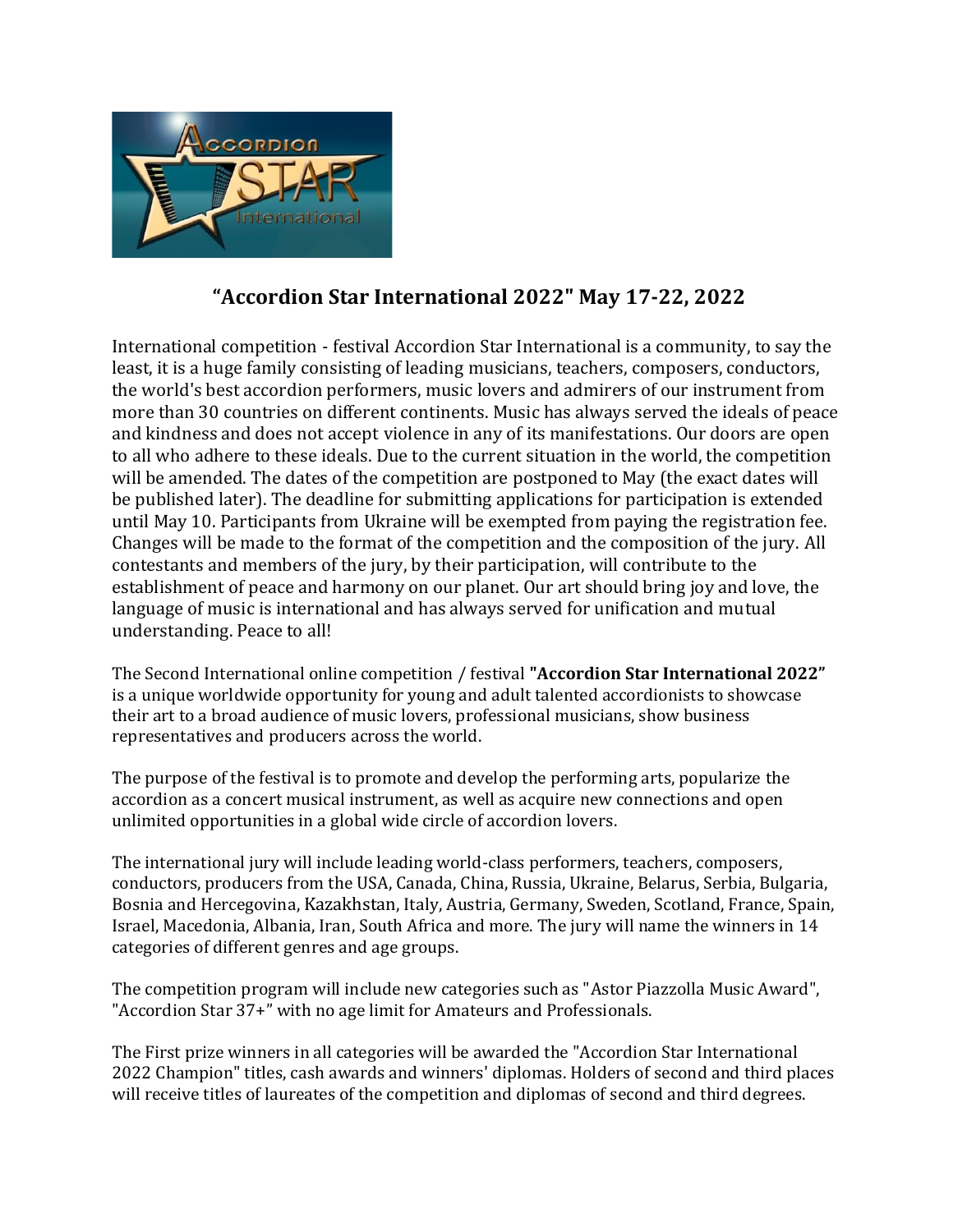All participants in the competition will be awarded diplomas for their participation in the competition indicating the average score and position in the world ranking according to the version of "Accordion Star International 2022." There will be special prizes from our sponsors and jury members.

## **Apply by May 10, 2022.**

## **Join "Accordion Star International 2022" on Facebook and YouTube May 17-22, 2022.**

The detailed program and competition schedule will be published on the [Accordion Star](https://www.facebook.com/AccoStarFest)  [International Facebook page.](https://www.facebook.com/AccoStarFest)

#### **International Jury:**

President of the International Jury, **Vyacheslav Semenov (Russia)**

**Joan C. Sommers (USA), Alexander Dmitriev (Russia), Renzo Ruggieri (Italy), Petar Maric (Serbia), Jelena Milojevic (Canada), Bratislav Manasijevic (USA), Michael Bridge (Canada), Stanislav Malyshev (Russia), Sergei Teleshev (USA/Russia), Trofim Antipov (Belarus), Igor Snedkov (Ukraine), Matthias Matzke (Germany), Roman Jbanov (France), Semmy Stahlhammer (Sweden), Yuri Merkulov (Russia), Gary Blair (Scotland), Sergey Osokin (Russia), Danijela Rakic (Serbia / Bosnia and Herzegovina), Victor Aryutkin (Israel), Lyudmila Varavina (Russia), Isabel Blomme (Sweden), Yuri Vershinin (Russia), Zhenya Rock (USA), Sergio Zampolli (South Africa), Rustem Komurdzhi (Ukraine), Mikhail Shvetsov (Russia), Herbert Scheibenreif (Austria), Nikolay Bine (Canada), Vladimir Obradovic (Serbia), Igor Zavadsky (Ukraine), Galymjan Narymbetov (Kazakhstan), Alicia Straka (USA), Valery Petrukhin (USA/Russia), Angel Marinov (Bulgaria), Aleksa Mirkovic (Serbia / Bosnia and Herzegovina), Wei Bijun (China), Boris Aron (Russia), Steve Albini (USA), Jiang Bolong (China), Victor Prieto (USA / Spain), Anna Kolovskaya (Russia), Aleksandar Kolovski (Macedonia), Marsel Numanaj (Albania), Shkumbin Miftari (Kosovo), Erand Kurani (Albania), Daniel Sabotinov (Cyprus), Gholamreza Seyed Hasani (Iran), Boris Mironchuk (Ukraine), Viktor Littau (Germany), Igor Grebenkin (Russia), Michele Bianco (Italy), Stefan Nikolic (Serbia), Andrey Fesenko (Ukraine), Nenad Cvejic (Austria), Giuseppe Scigiliano (Italy), Artur Adrshin (Russia), Joseph Natoli (USA).**

In addition to the competitive program, the festival will feature concert performances, master classes, interviews and presentations by members of the jury and guests of the festival. We invite everyone to take part in the grand celebration of our instrument, challenge the best of the best by participating in one of the most prestigious and fair world competitions, where the names of the new champions of 2022 will be announced!

#### **Categories and Prizes:**

1. Accordion Star 8 and Under First Prize \$100 Free Program 3-5 minutes maximum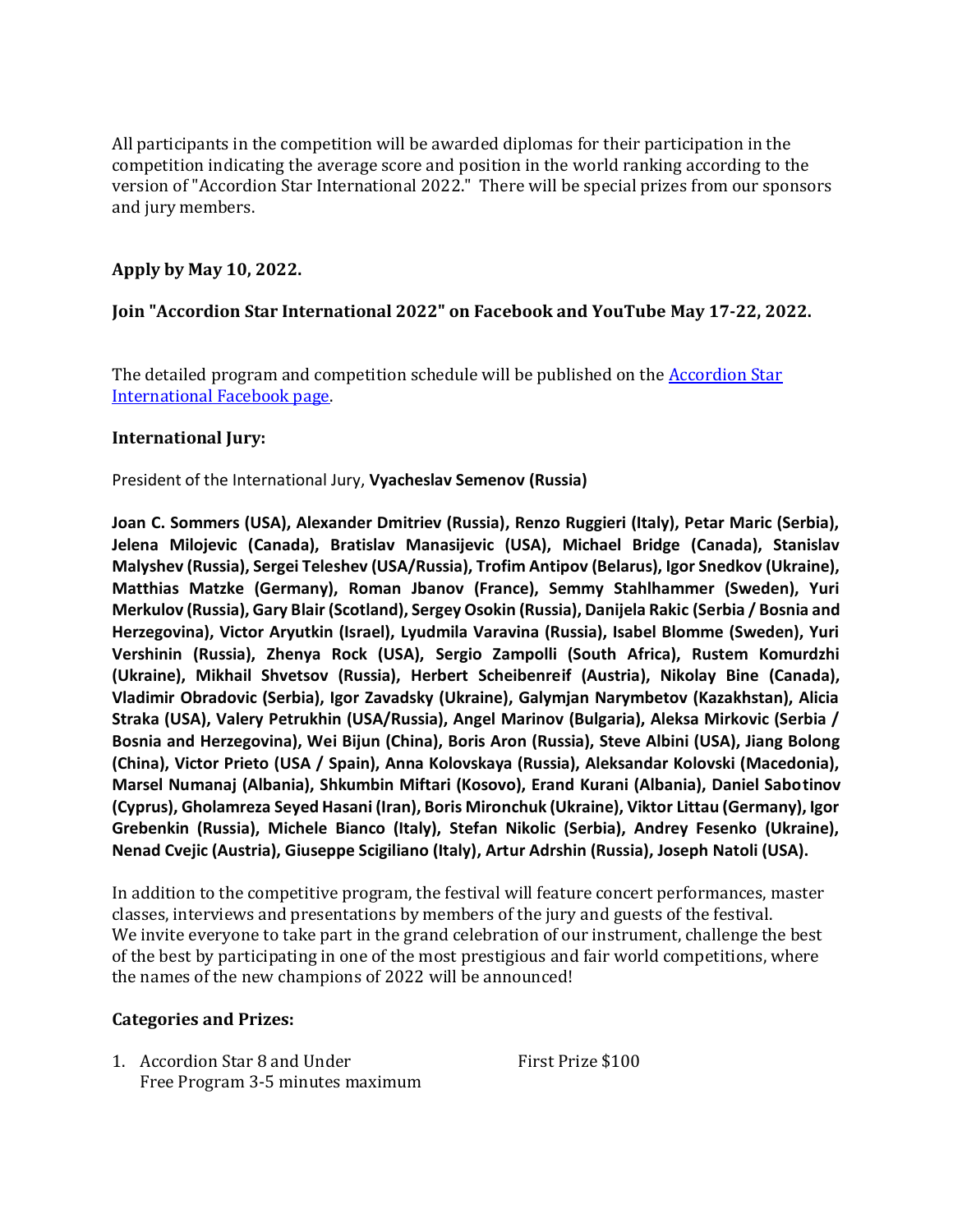|    | 2. Accordion Star 10 and Under<br>Free Program 5 minutes maximum                                                                                                                                                                                                                           | First Prize \$100 |
|----|--------------------------------------------------------------------------------------------------------------------------------------------------------------------------------------------------------------------------------------------------------------------------------------------|-------------------|
| 3. | Accordion Star 12 and Under<br>Free Program 6 minutes maximum                                                                                                                                                                                                                              | First Prize \$100 |
|    | 4. Accordion Star 14 and Under<br>Free Program 8 minutes maximum                                                                                                                                                                                                                           | First Prize \$100 |
|    | 5. Accordion Star 16 and Under<br>Free Program 10 minutes maximum                                                                                                                                                                                                                          | First Prize \$100 |
| 6. | Accordion Star 19 and Under<br>Free Program 12 minutes maximum                                                                                                                                                                                                                             | First Prize \$200 |
| 7. | Accordion Star Open 19-36<br>Free Program 18 minutes maximum                                                                                                                                                                                                                               | First Prize \$500 |
| 8. | <b>Accordion Star 37+ Professionals</b><br><b>No Age Restrictions</b><br>Free Program 8 minutes maximum                                                                                                                                                                                    | First Prize \$200 |
| 9. | <b>Accordion Star 37+ Amateurs</b><br>No Age Restrictions<br>Free Program 8 minutes maximum                                                                                                                                                                                                | First Prize \$200 |
|    | 10. Accordion Bands Youth 18 and Under<br>Up to 8 players with at least one<br><b>Accordion or Accordion Related Instrument</b><br>Free Program 12 minutes maximum                                                                                                                         | First Prize \$200 |
|    | 11. Accordion Bands Adults<br>Up to 8 players with at least one<br><b>Accordion or Accordion Related Instrument</b><br>No Age Restrictions<br>Free Program 15 minutes maximum                                                                                                              | First Prize \$500 |
|    | 12. "Astor Piazzolla Music Award"<br>Solo or Ensembles with up to 8 players<br>and at least one Accordion, Bandoneon,<br>or any kind of Related Instrument,<br>Solo, Duets, Trios with the Orchestra.<br>No Age Restrictions<br>Music written by Astor Piazzolla only<br>8 minutes maximum | First Prize \$200 |
|    | 13. Digital Accordion                                                                                                                                                                                                                                                                      | First Prize \$200 |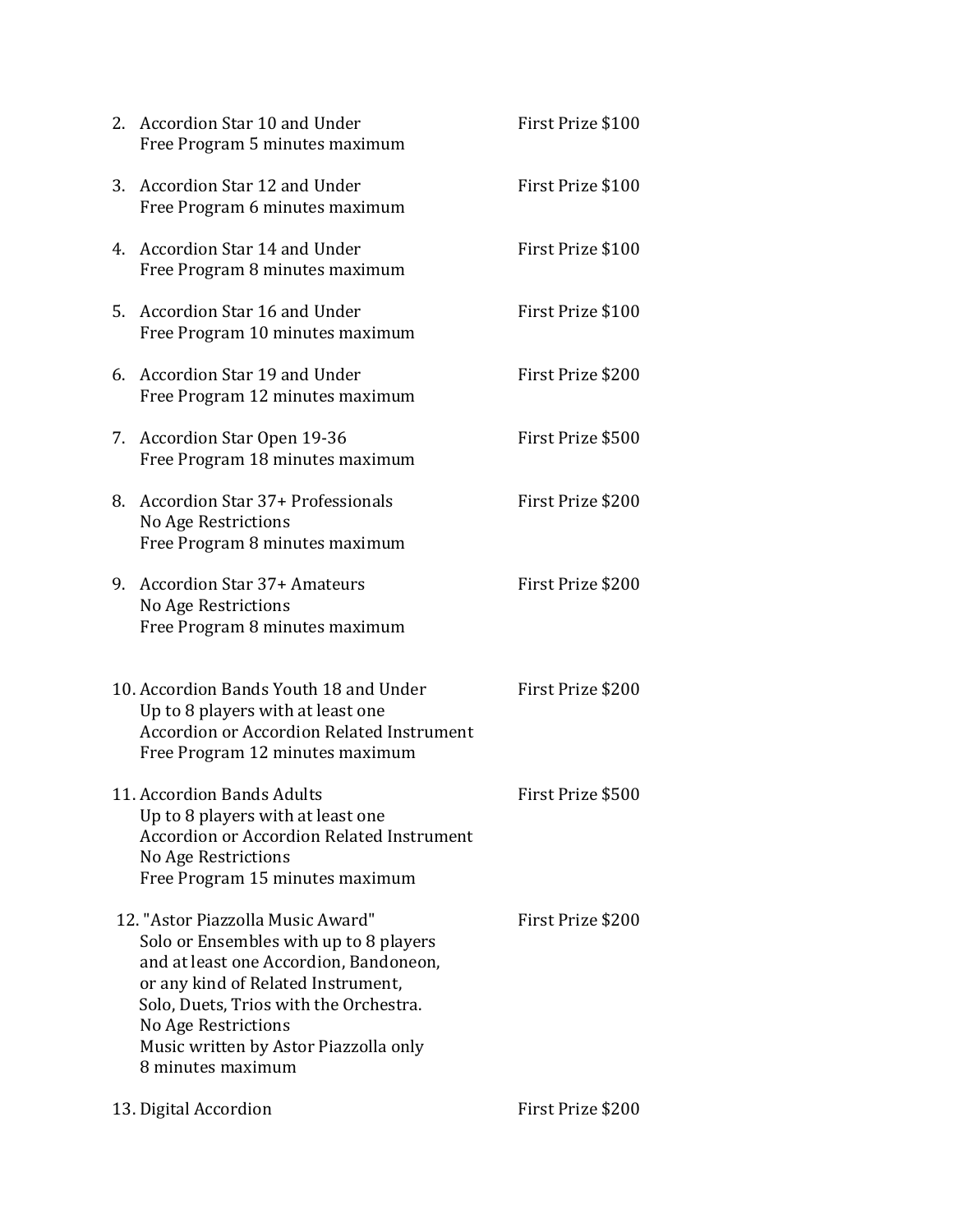No Age Restrictions. Free Program 8 minutes maximum

14. Accordion Related Instruments. First Prize \$200 Solo. (Bandoneon, Concertina, Melodica, Diatonic Accordions, Russian Garmon, any kind of National Harmon, etc.) No age restrictions Free Program 8 minutes maximum

A Special Prize for the best sound quality will be granted to one of the candidates (Solo or Ensemble).

\$1000 Certificate to use for audio recording/mastering in a professional studio in the USA provided by **Sergei Teleshev Production**!

A Special Prize will be awarded to the best performers of works by Vyacheslav Semenov. New book by **Vyacheslav Semenov "Memories of the Future**".

A Special Prize for the winners in ALL categories provided by Herbert Scheibenreif (Austria), producer of Friedrich Lips CDs.

The 1st place -3 CDs, 2nd place-2 CDs, 3<sup>rd</sup> place-1 CD. (All CDs are in digital format and could be selected by the winner).

A Special prize for the winners of cat. 6 and 7: Alexa Mirkovic Sonata no. 1 for accordion "Almaz" (2020) in digital format.

# **Instrument and Program Requirements:**

- In categories 1-9, accordions of all systems and modifications can be used.
- In categories 10-12, all types of accordions can be used, as well as related instruments such as Bandoneon, Concertina, Melodica, Diatonic Accordions, Russian Garmon, any kind of National Garmon, etc. The ensemble may include any musical instruments, but must include at least one Accordion of any kind or any Accordion Related Instrument.
- In category 13, Digital accordions, Hybrid, and any kind of electronic accordions can be used. Acoustic accordions are allowed if used with electronic processors, loopers or other electronic equipment including back tracks.
- In category 14, Only Accordion Related Instruments (Bandoneon, Concertina, Melodica, Diatonic Accordions, Russian Garmon, any kind of National Garmon, etc.).
- For all categories, the free program may consist of a variety of concert pieces. At the choice of the participant, the program can include classical music, polyphony, virtuoso pieces, concert arrangements of folk melodies, cantilena, contemporary music, world music of different genres, tango, jazz, etc.
- Since the competition is held in one round, large-scale pieces should not constitute the main part of the program and can be performed in a shortened format (1-2-3 parts).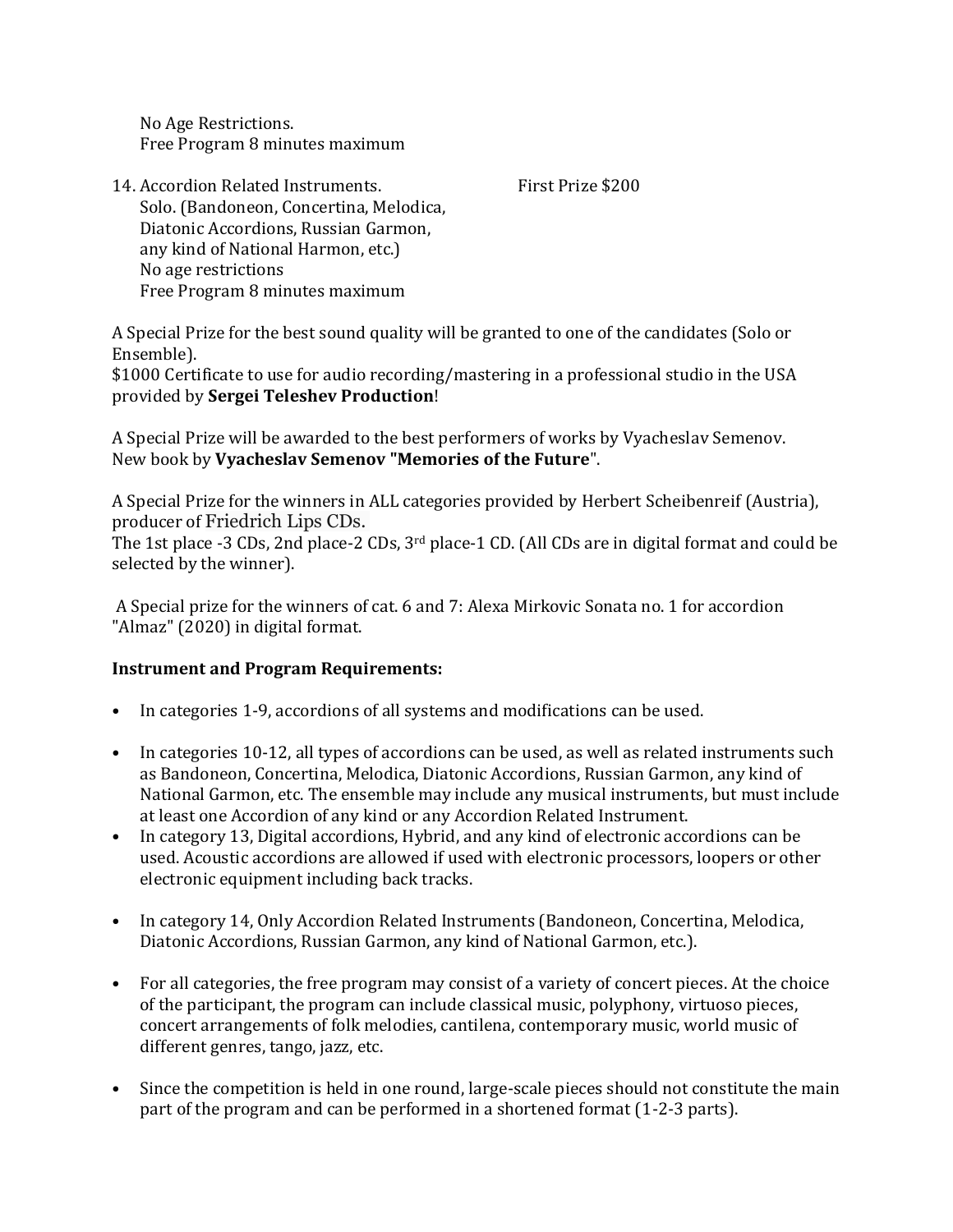• Try to throw away the competitive tension and create a relaxed concert environment. New original solutions are encouraged!

## **Video of Your Performance:**

The full program (all pieces) must be recorded with ONE Camera in ONE take, without stops or interruptions. External microphones and studio equipment can be used. Editing the sound or video is not permitted. However, to improve the sound quality, you can add a little reverb or some other effects. Multiple Cameras and video editing are permitted only if video was recorded during the (LIVE) public performance.

## **Important Instructions on How to Describe Your Uploaded Video on YouTube:**

Your video performance must be uploaded to YouTube.

When uploading your video to YouTube, make sure to include in the **Title:** your first and last name, your country, name of the competition and the category # (in English).

# **YouTube Title and Description Example**

**Title:** Maria Telesheva (USA), Accordion Star International 2022 (Cat.12). In the **Description** include the following information in English**:** The program with all the pieces with composer's names in order they are performed. After uploading, please mark your video as "Public" or "Unlisted" (NOT "Private") **Do not share your video on Facebook before the competition starts!** 

The videos of all the candidates will be published on our Facebook page by the schedule of each Category, without any preferences in order. Thus, each candidate will have an equal chance to be presented, as well as an opportunity to view all the performances of other candidates during the competition.

# **Adjudication:**

To ensure objectivity and impartiality in the work of the panel of judges, jury members will not be able to evaluate the competitive performances of their students, as well as competitors representing their country.

The organizers of the competition respect the opinion of each jury member and will take into account all the marks! However, the Accordion Star International President of the Jury has the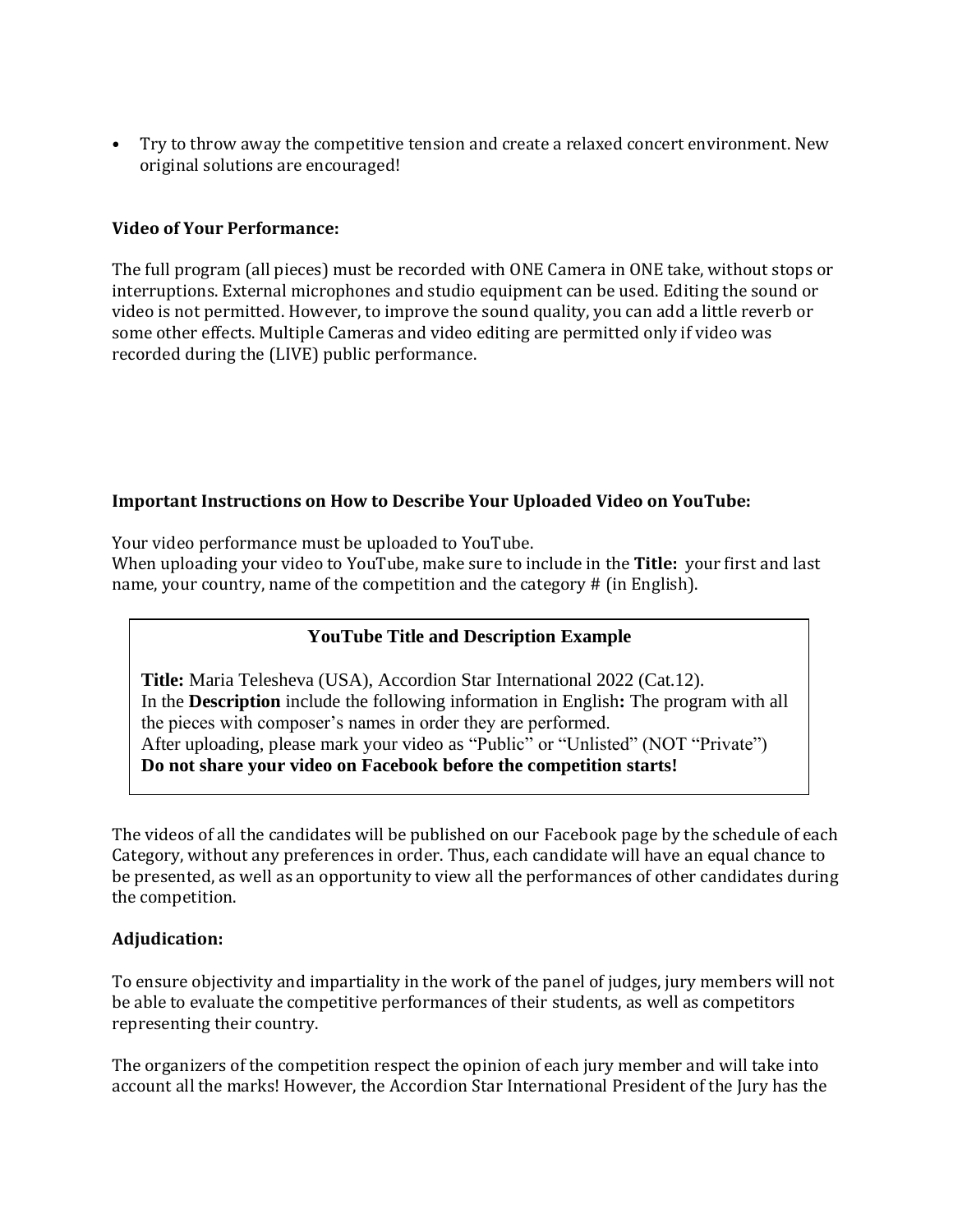right to cancel decisions of individual judges if their assessments differ from the average result by more than 3 points on a 25-point scale.

The final results of all the categories will be announced on the last day of the festival and the jury marks will be published.

We are confident that our Festival / Competition will become one of the most prestigious and popular annual events, bringing joy and positive emotions to thousands of bayan and accordion music lovers around the world.

**Sergei Teleshev (USA)** is President of Accordion Star International Competition / Festival. He is a distinguished winner of numerous international competitions.

#### **How to apply:**

In order to apply you need to pay your registration fee and email an application no later than May 10, 2022!

The registration fee can be paid through PayPal, Visa or Master Card. Send the payment to Accordion Star Festival (PayPal Account: **accostarfest@gmail.com**), When you pay, make sure to include in the PayPal "message" section the first and last name of the candidate and category number. If you don't have a PayPal account, please contact us ahead of time to arrange payment with Visa or Master Card.

The cost of the registration fee depends on the category.

| Categories 1,2   | \$30                                               |
|------------------|----------------------------------------------------|
| Categories 3,4,5 | \$40                                               |
| Category 6       | \$50                                               |
| Categories 7,8,9 | \$60                                               |
| Category 10      | \$20 per group member                              |
| Category 11      | \$25 per group member                              |
| Category 12      | Soloists - \$50, Ensembles - \$25 per group member |
| Category 13,14   | \$50                                               |

After your payment is completed, email your application as a message (see below for information needed) to: **accostarfest@gmail.com**

# **To apply, competitors need to send the following information (in English):**

- 1. First and last name (for ensembles the name of the group and the names of all participants)
- 2. Age (for ensembles age of all participants)
- 3. Country of residence
- 4. Teacher's name (if applicable)
- 5. Category number(s)
- 6. Program selections with names of composers
- 7. Photo (for ensembles -- a group photo),
- 8. YouTube link of your video,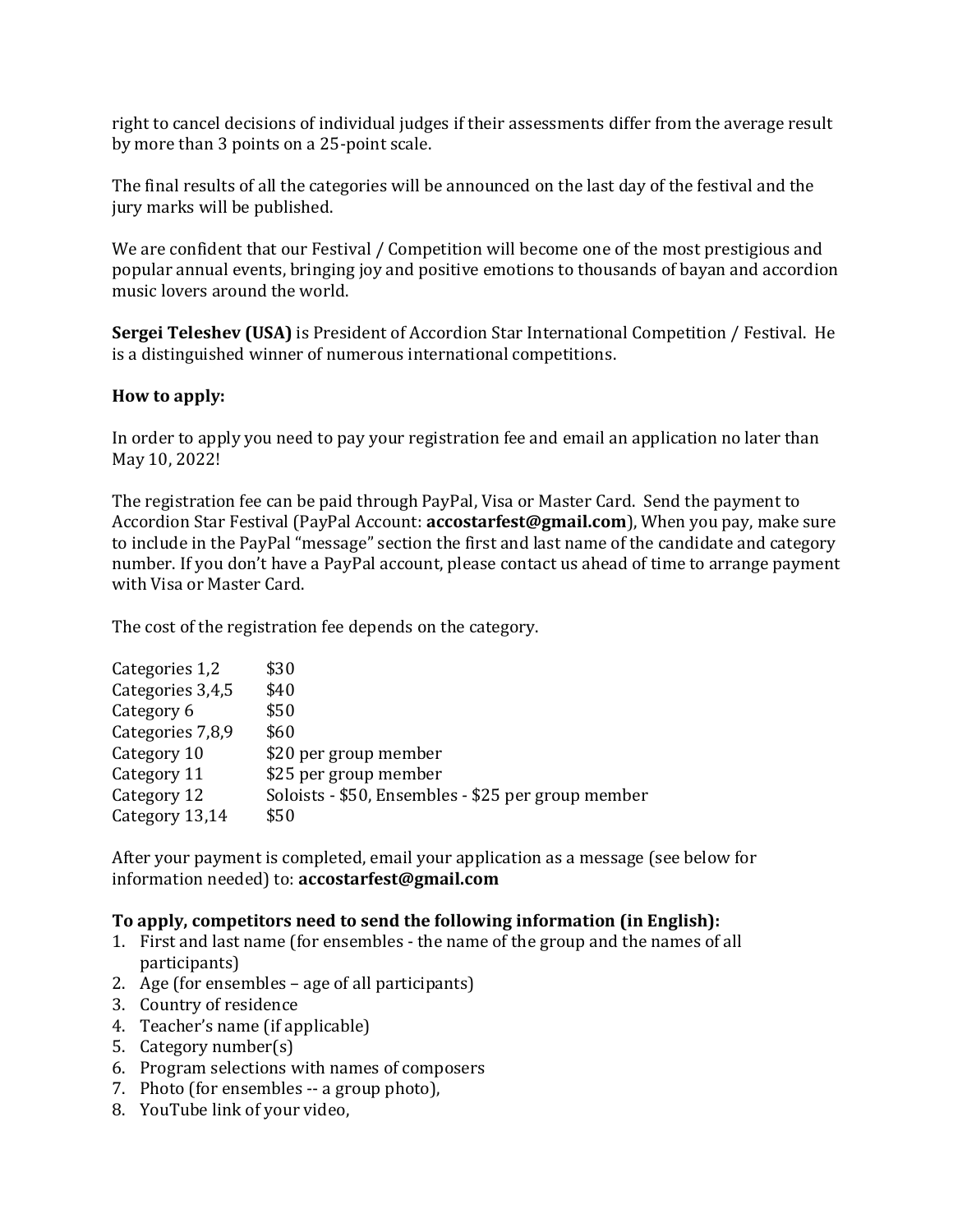9. Photo (JPG) or PDF file of your receipt or payment confirmation email.

Competitors will receive registration confirmation within 24 hours of applying with payment and required information. After registration is confirmed, the registration fee is not refundable. Contact us with any questions: **[accostarfest@gmail.com](mailto:accostarfest@gmail.com)**